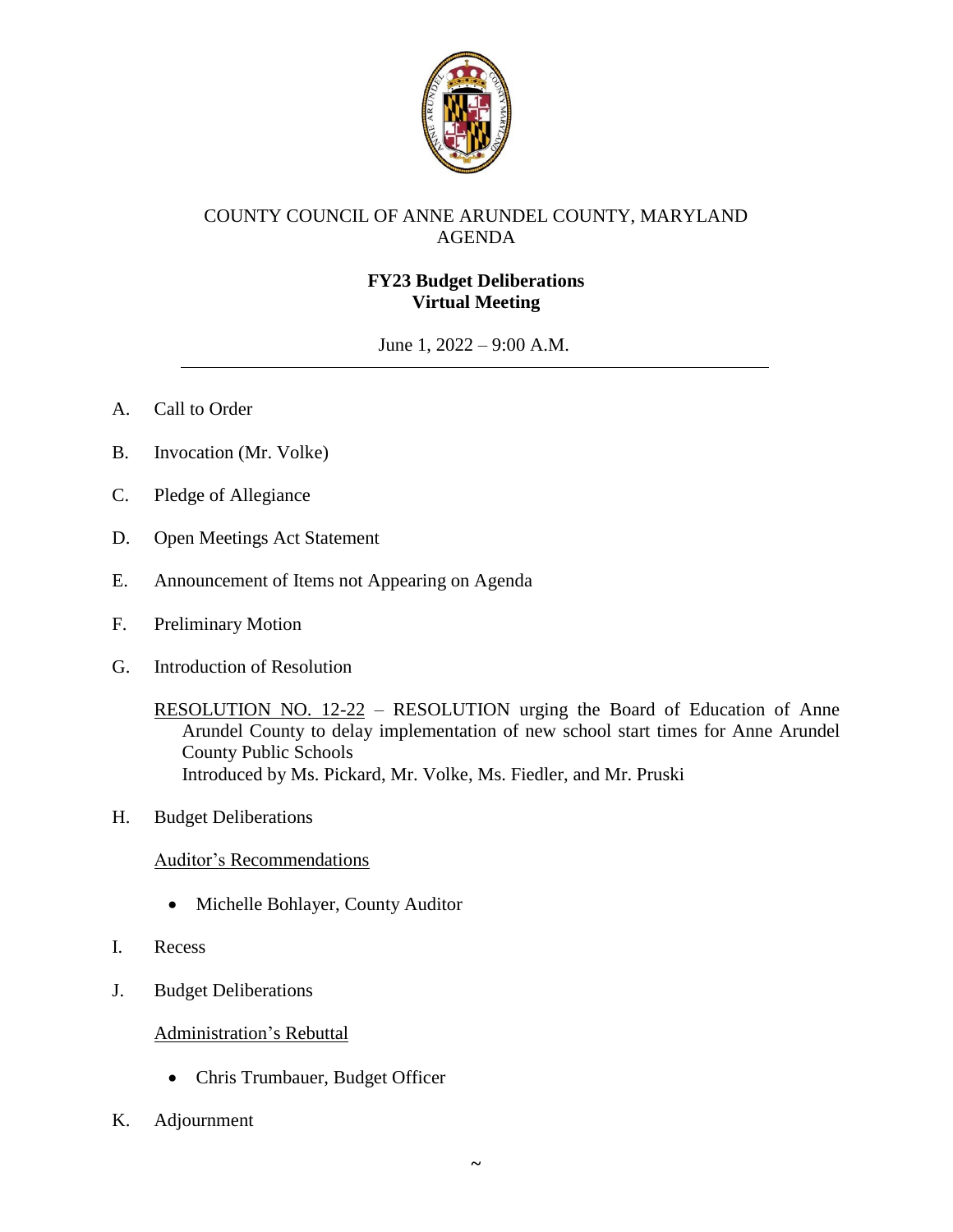Budget Agenda June 1, 2022 Page 2

#### **WAYS TO WATCH**

All meetings of the County Council can be watched on Arundel TV. Links and cable channels can be found at [www.aacounty.org/services-and-programs/government-television.](http://www.aacounty.org/services-and-programs/government-television)

Meetings designated as a "virtual meeting" can also be watched using the Zoom application. Pre-registration is required.

To register to watch the June 1, 2022 virtual meeting using Zoom, please register here: [https://aacounty.zoom.us/webinar/register/WN\\_TAWznFrZQNW7VI6WkqybLg.](https://aacounty.zoom.us/webinar/register/WN_TAWznFrZQNW7VI6WkqybLg)

You may also listen to the June 1, 2022 virtual meeting by dialing any one of the following telephone numbers and entering the appropriate ID and password when prompted:

### **1. Dial any one of the following telephone numbers:**

+1 301 715 8592 +1 470 381 2552 +1 470 250 9358 +1 669 900 6833 +1 669 219 2599 888 475 4499 (Toll Free) 833 548 0276 (Toll Free)

### **2. Enter the ID and passcode for the appropriate County Council meeting:**

ID: 891 2414 7155 Passcode: 74312777

### **ACCESSIBILITY**

Anyone with a disability who requires a reasonable accommodation to fully participate in a Council meeting should contact the Administrative Officer at least 72 hours before the meeting to discuss your accessibility needs. The Administrative Officer may be reached by email at [CouncilAdmin@aacounty.org](mailto:CouncilAdmin@aacounty.org) or by telephone at 410-222-1401. TTY users, please use Maryland Relay, 7-1-1.

 $\thicksim$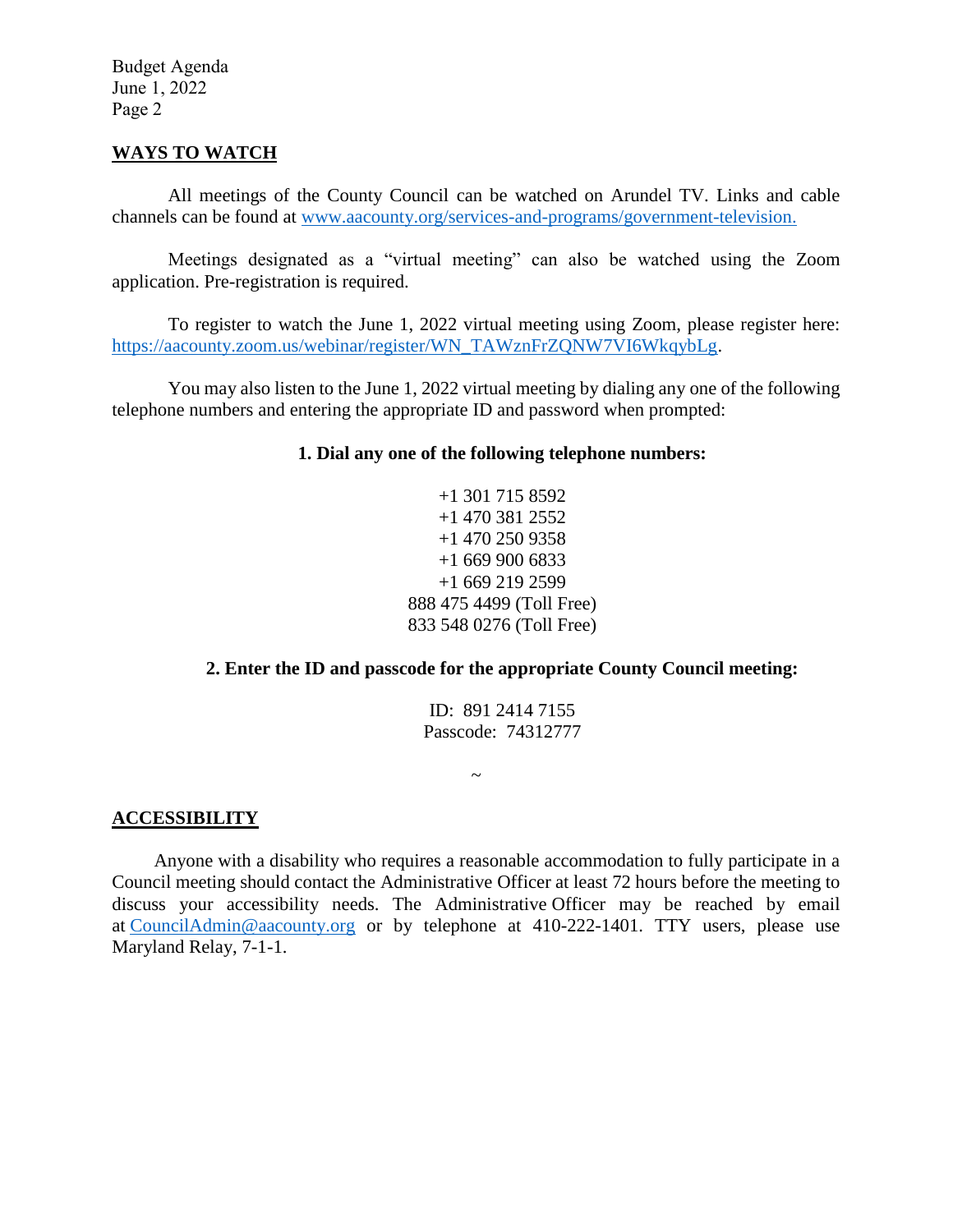#### COUNTY COUNCIL OF ANNE ARUNDEL COUNTY, MARYLAND

Legislative Session 2022, Legislative Day No. --

Resolution No. 12-22

## Introduced by Ms. Pickard, Mr. Volke, Ms. Fiedler, and Mr. Pruski

## By the County Council, June 1, 2022

 RESOLUTION urging the Board of Education of Anne Arundel County to delay implementation of new school start times for Anne Arundel County Public Schools WHEREAS, in October 2021, the Board of Education of Anne Arundel County approved a shift in the start and dismissal times for Anne Arundel County Public Schools ("AACPS"); and WHEREAS, beginning in the Fall of 2022, AACPS will move to a bell schedule where elementary schools will begin between 8:00 and 9:00 a.m., middle schools will begin between 8:30 and 9:15 a.m., and high schools will begin at 8:30 a.m.; and WHEREAS, as a result of employment interruptions that have followed the COVID-19 pandemic labor shortages are an issue across industries in and around Anne Arundel County and the State; and WHEREAS, bus driver shortages in the County have significantly impacted transportation during the 2021-2022 school year and this shortage has not yet been alleviated; and WHEREAS, County bus contractors have voiced concerns regarding staffing, implementation, and the detrimental impact that may occur if the new start times begin this Fall and have asked for more time to recover from COVID related staff shortages and implement the school hours shift; and WHEREAS, the Anne Arundel County Police Department has shared concerns that the current school crossing guard shortage in the County will be exacerbated by the shift in school hours in the Fall because the new schedule will require a higher number of crossing guards to be on duty at the same time to cover student crossings that were once covered by a single crossing guard working on a staggered schedule; and WHEREAS, the County's Recreation and Parks Department has forecasted an increased demand for before and after school child care as a result of the shift in school hours that will become complicated by staffing shortages created by an inability to hire high school students who have historically worked in the County's after school programs; and